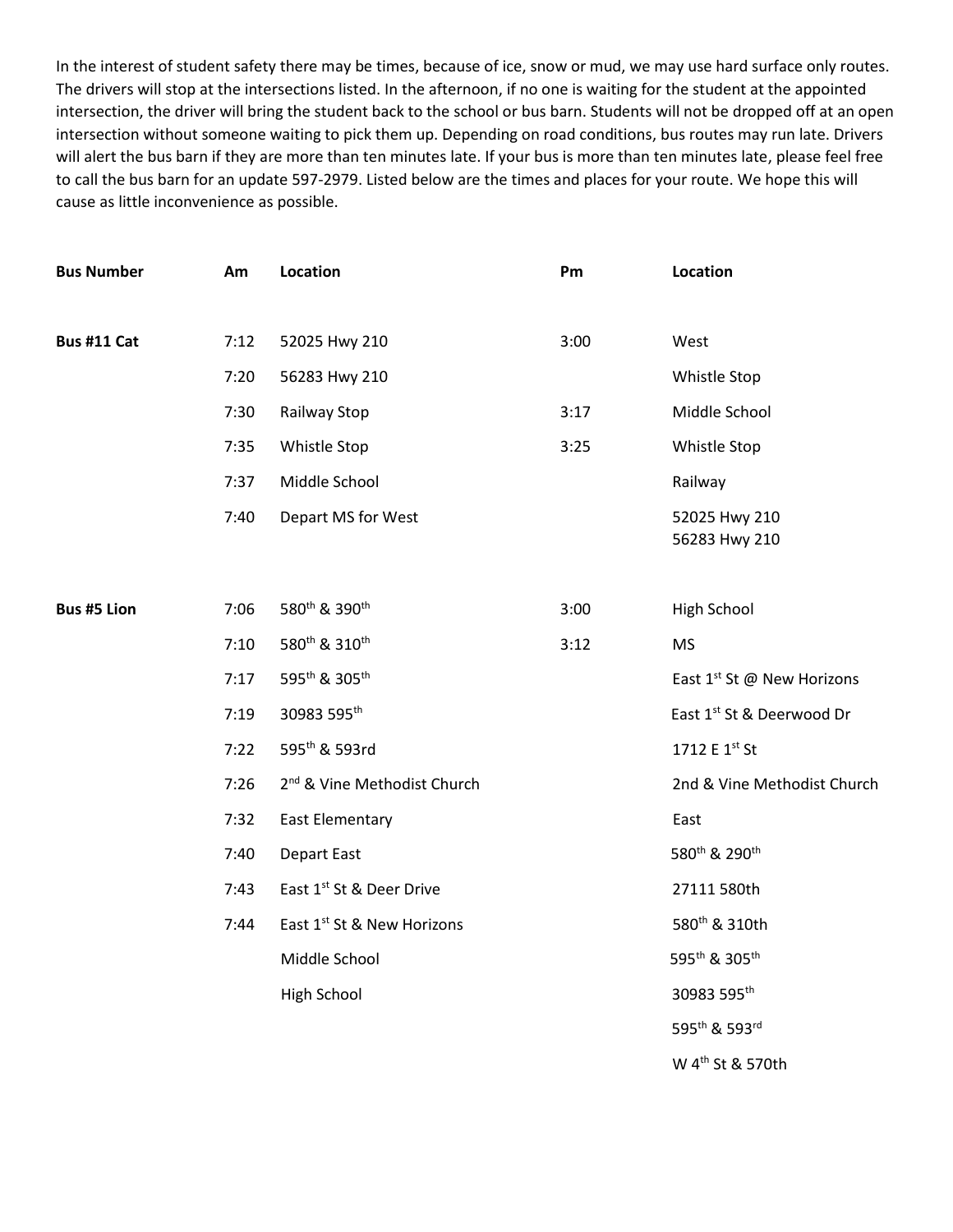| <b>Bus Number</b>    | Am   | Location                                    | Pm   | Location                                    |
|----------------------|------|---------------------------------------------|------|---------------------------------------------|
| <b>Bus #6 Horse</b>  | 7:15 | Hwy 69 & Giddings St (R Place)              | 3:00 | East                                        |
|                      | 7:25 | 510 <sup>th</sup> (R38) & 310 <sup>th</sup> | 3:20 | West                                        |
|                      | 7:30 | <b>West Elementary</b>                      |      | 510 <sup>th</sup> (R38) & 310 <sup>th</sup> |
|                      | 7:40 | Depart West for East Elem                   |      | Hwy 69 & Giddings St (R Place)              |
|                      |      |                                             |      |                                             |
| Bus #7 Butterfly     | 6:56 | 280 <sup>th</sup> St& Timber Rd             | 3:00 | East                                        |
|                      | 7:02 | 280 <sup>th</sup> St & Giddings             | 3:25 | <b>MS</b>                                   |
|                      | 7:05 | Kelley Stop Depart at 7:10                  |      | 818 Ballard Dr                              |
|                      | 7:20 | 29895 Hwy 69                                |      | 925 Ballard Dr                              |
|                      | 7:23 | Hwy 69 & 306 <sup>th</sup>                  |      | 500 W Centennial                            |
|                      | 7:25 | 500 W Centennial                            |      | 53703 280 <sup>th</sup> St                  |
|                      | 7:26 | 925 Ballard Dr.                             |      | 280 <sup>th</sup> & Timber Rd               |
|                      | 7:27 | 801 Ballard Dr.                             |      | <b>Kelley Stop</b>                          |
|                      | 7:30 | <b>MS</b>                                   |      | 29895 Hwy 69                                |
|                      | 7:40 | Depart MS for East Elem                     |      | 306 & Hwy 69                                |
|                      |      |                                             |      |                                             |
| <b>Bus #8 Parrot</b> |      | Regular Route and Shuttle Times             |      |                                             |
|                      |      |                                             |      |                                             |
| <b>Bus #12 Owl</b>   | 7:10 | 585th & 320th                               | 3:00 | West                                        |
|                      | 7:15 | 416 S Vine St                               |      | East                                        |
|                      |      | 2 <sup>nd</sup> & Vine - Methodist Church   |      | 2 <sup>nd</sup> & Vine Methodist Church     |
|                      | 7:25 | <b>East Elementary</b>                      |      | 416 S Vine                                  |
|                      | 7:40 | Depart East for West Elem                   |      | 585 <sup>th</sup> & 320 <sup>th</sup>       |
|                      |      |                                             |      |                                             |
| Bus #13 Ladybug      | 7:05 | 607 Giddings St                             | 3:00 | East                                        |
|                      | 7:10 | Kelley Stop Depart at 7:15                  |      | West                                        |
|                      | 7:30 | <b>West Elementary</b>                      |      | 280 <sup>th</sup> & Giddings St             |
|                      | 7:35 | Depart West for East Elem                   |      | 607 Giddings St                             |
|                      |      |                                             |      | Kelley stop                                 |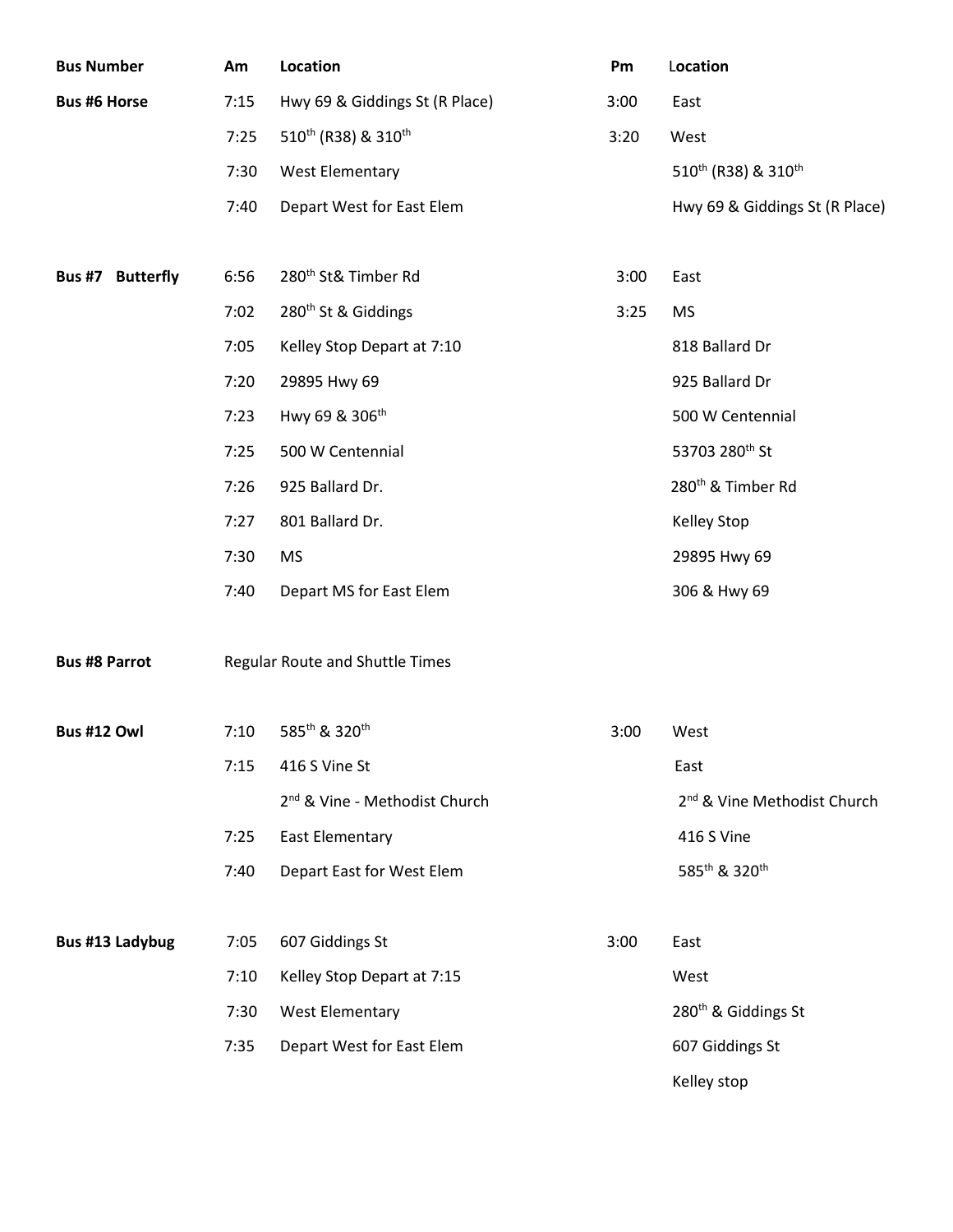| <b>Bus Number</b>          | Am   | Location                                      | Pm   | Location                                      |
|----------------------------|------|-----------------------------------------------|------|-----------------------------------------------|
| Bus #14 Dog                | 7:20 | Hwy 210 & 520 <sup>th</sup>                   | 3:00 | <b>HS</b>                                     |
|                            | 7:24 | 401 Story St United Mthdst Church             |      | Middle School                                 |
|                            | 7:27 | 345 N Carroll St                              |      | West                                          |
|                            | 7:30 | <b>West Elementary</b>                        |      | 345 N Carroll St                              |
|                            |      | Middle School                                 |      | 401 Story St United Methdst Ch                |
|                            |      | High School                                   |      | Hwy 210 & 520th                               |
| <b>Bus #16 Rabbit</b>      |      | Regular Route and Shuttle Times               |      |                                               |
|                            |      |                                               |      |                                               |
| <b>Bus #17 Caterpillar</b> |      | Regular Route and Shuttle Times               |      |                                               |
|                            |      |                                               |      |                                               |
| Special Ed Van #21         |      | <b>Regular Route Times</b>                    |      |                                               |
|                            |      |                                               |      |                                               |
| <b>Special Ed Van #22</b>  |      | <b>Regular Route Times</b>                    |      |                                               |
|                            |      |                                               |      |                                               |
| Bus #24 Swan               | 7:10 | 26772 Hwy 69                                  | 3:00 | East Elem                                     |
|                            | 7:15 | 27099 Hwy 69                                  | 3:20 | Middle School                                 |
|                            | 7:25 | 30379 US Hwy 69                               |      | 26772 Hwy 69                                  |
|                            | 7:30 | Middle School                                 |      | 27099 Hwy 69                                  |
|                            | 7:40 | Depart MS to East Elem                        |      | 30379 US Hwy 69                               |
| <b>Bus #25 Lobster</b>     |      | <b>Regular Route and Shuttle Times</b>        |      |                                               |
|                            |      |                                               |      |                                               |
| Bus #26 Whale              | 7:10 | 550 <sup>th</sup> & Deer DR -Iron Dr students | 3:00 | East Elem                                     |
|                            | 7:12 | 30625 Deer Drive                              | 3:20 | Middle School                                 |
|                            | 7:15 | 30757 Deer Drive                              | 3:25 | 550 <sup>th</sup> & Deer Dr -Iron Dr Students |
|                            | 7:20 | Cedar Lane                                    | 3:27 | 30625 Deer Drive                              |
|                            | 7:23 | Porchlight Drive                              | 3:29 | 30757 Deer Drive                              |
|                            | 7:25 | 550 Centennial                                | 3:33 | Cedar Lane                                    |
|                            | 7:27 | 1005 Timberlane                               | 3:35 | Porchlight Drive                              |
|                            | 7:30 | Middle School                                 | 3:37 | 550 Centennial                                |
|                            | 7:40 | Depart MS for East Elem                       | 3:39 | 1005 Timberlane                               |